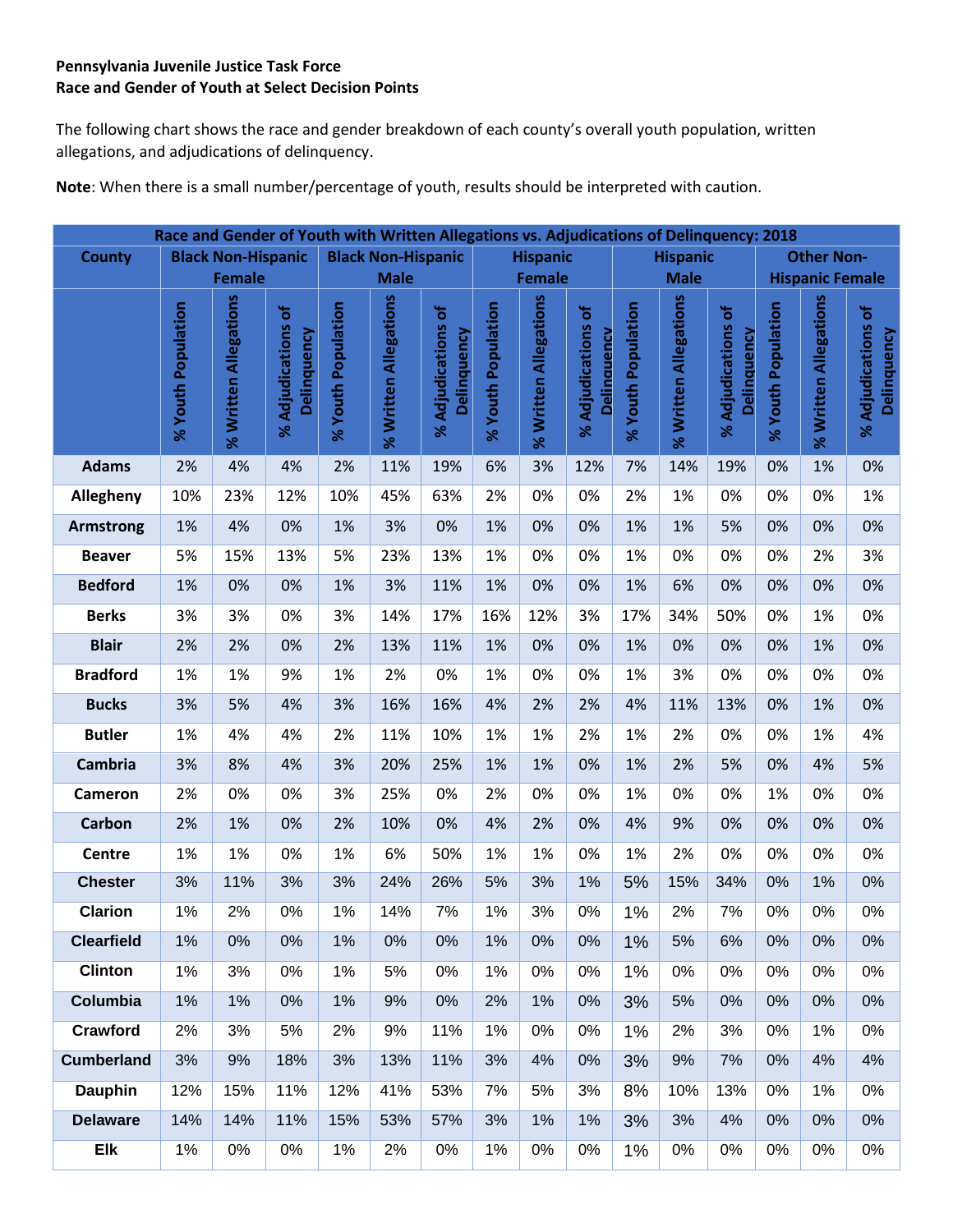# **Pennsylvania Juvenile Justice Task Force**

**Race and Gender of Youth at Select Decision Points**

|                   |                    |                        |                                                      |                    |                       |                                               |                    |                       | Race and Gender of Youth with Written Allegations vs. Adjudications of Delinquency: 2018 |                    |                       |                                                      |                    |                                             |                                     |  |  |
|-------------------|--------------------|------------------------|------------------------------------------------------|--------------------|-----------------------|-----------------------------------------------|--------------------|-----------------------|------------------------------------------------------------------------------------------|--------------------|-----------------------|------------------------------------------------------|--------------------|---------------------------------------------|-------------------------------------|--|--|
| <b>County</b>     |                    | <b>Black Non-</b>      |                                                      |                    | <b>Black Non-</b>     |                                               |                    | <b>Hispanic</b>       |                                                                                          |                    | <b>Hispanic</b>       |                                                      |                    | <b>Other Non-</b><br><b>Hispanic Female</b> |                                     |  |  |
|                   |                    | <b>Hispanic Female</b> |                                                      |                    | <b>Hispanic Male</b>  |                                               |                    | <b>Female</b>         |                                                                                          |                    | <b>Male</b>           |                                                      |                    |                                             |                                     |  |  |
|                   | % Youth Population | % Written Allegations  | ৳<br><b>Adjudications</b><br>Delinquency<br>$\aleph$ | % Youth Population | % Written Allegations | ৳<br><b>Adjudications</b><br>Delinquency<br>৯ | % Youth Population | % Written Allegations | ৳<br><b>Adjudications</b><br>Delinquency<br>$\aleph$                                     | % Youth Population | % Written Allegations | ৳<br><b>Adjudications</b><br>Delinquency<br>$\aleph$ | % Youth Population | % Written Allegations                       | ৳<br>% Adjudications<br>Delinquency |  |  |
| <b>Elk</b>        | 1%                 | 0%                     | 0%                                                   | 1%                 | 2%                    | 0%                                            | 1%                 | 0%                    | 0%                                                                                       | 1%                 | 0%                    | 0%                                                   | 0%                 | 0%                                          | 0%                                  |  |  |
| <b>Erie</b>       | 6%                 | 12%                    | 12%                                                  | 6%                 | 28%                   | 34%                                           | 4%                 | 3%                    | 3%                                                                                       | 4%                 | 8%                    | 12%                                                  | 0%                 | 2%                                          | 1%                                  |  |  |
| <b>Fayette</b>    | 3%                 | 10%                    | 10%                                                  | 3%                 | 17%                   | 7%                                            | 1%                 | 0%                    | 0%                                                                                       | 1%                 | 1%                    | 0%                                                   | 0%                 | 1%                                          | 0%                                  |  |  |
| <b>Forest</b>     | 0%                 | 0%                     | 0%                                                   | 20%                | 0%                    | 0%                                            | 1%                 | 0%                    | 0%                                                                                       | 6%                 | 20%                   | 33%                                                  | 0%                 | 0%                                          | 0%                                  |  |  |
| <b>Franklin</b>   | 3%                 | 8%                     | 12%                                                  | 3%                 | 14%                   | 0%                                            | 4%                 | 2%                    | 0%                                                                                       | 5%                 | 10%                   | 15%                                                  | 0%                 | 2%                                          | 6%                                  |  |  |
| <b>Fulton</b>     | 3%                 | 0%                     | 0%                                                   | 1%                 | 0%                    | 0%                                            | 2%                 | 0%                    | 0%                                                                                       | 1%                 | 0%                    | 0%                                                   | 0%                 | 0%                                          | $0\%$                               |  |  |
| <b>Greene</b>     | 1%                 | 0%                     | 0%                                                   | 1%                 | 0%                    | 0%                                            | 1%                 | 0%                    | 0%                                                                                       | 1%                 | 0%                    | 0%                                                   | 0%                 | 0%                                          | 0%                                  |  |  |
| Huntingdon        | 1%                 | 1%                     | 0%                                                   | 1%                 | 3%                    | 0%                                            | 1%                 | 0%                    | 0%                                                                                       | 1%                 | 0%                    | 0%                                                   | 0%                 | 0%                                          | 0%                                  |  |  |
| Indiana           | 1%                 | 14%                    | 0%                                                   | 2%                 | 12%                   | 33%                                           | 1%                 | 0%                    | 0%                                                                                       | 1%                 | 0%                    | 0%                                                   | 0%                 | 1%                                          | 0%                                  |  |  |
| Jefferson         | 0%                 | 0%                     | 0%                                                   | 0%                 | 1%                    | 0%                                            | 1%                 | 0%                    | 0%                                                                                       | 1%                 | 1%                    | 0%                                                   | 0%                 | 0%                                          | 0%                                  |  |  |
| Juniata           | 1%                 | 0%                     | 0%                                                   | 1%                 | 0%                    | 0%                                            | 4%                 | 0%                    | 0%                                                                                       | 4%                 | 10%                   | 29%                                                  | $0\%$              | 0%                                          | 0%                                  |  |  |
| Lackawanna        | 3%                 | 7%                     | 7%                                                   | 3%                 | 19%                   | 20%                                           | 7%                 | 5%                    | 6%                                                                                       | 8%                 | 14%                   | 13%                                                  | 0%                 | 0%                                          | 0%                                  |  |  |
| Lancaster         | 3%                 | 6%                     | 5%                                                   | 3%                 | 13%                   | 15%                                           | 8%                 | 9%                    | 6%                                                                                       | 8%                 | 30%                   | 37%                                                  | 0%                 | 1%                                          | 1%                                  |  |  |
| Lawrence          | 4%                 | 5%                     | 0%                                                   | 4%                 | 12%                   | 23%                                           | 1%                 | 0%                    | 0%                                                                                       | 1%                 | 4%                    | 15%                                                  | 0%                 | 1%                                          | 0%                                  |  |  |
| Lebanon           | 1%                 | 2%                     | 0%                                                   | 2%                 | 4%                    | 6%                                            | 10%                | 8%                    | 0%                                                                                       | 12%                | 23%                   | 50%                                                  | 0%                 | 0%                                          | 0%                                  |  |  |
| Lehigh            | 4%                 | 9%                     | 5%                                                   | 4%                 | 16%                   | 20%                                           | 17%                | 14%                   | 6%                                                                                       | 19%                | 31%                   | 35%                                                  | 0%                 | 1%                                          | 1%                                  |  |  |
| <b>Luzerne</b>    | 3%                 | 6%                     | 3%                                                   | 3%                 | 15%                   | 24%                                           | 10%                | 6%                    | 5%                                                                                       | 11%                | 17%                   | 14%                                                  | $0\%$              | 1%                                          | 0%                                  |  |  |
| Lycoming          | 4%                 | 10%                    | 3%                                                   | 4%                 | 31%                   | 47%                                           | 2%                 | 1%                    | 0%                                                                                       | 2%                 | 1%                    | 0%                                                   | $0\%$              | 3%                                          | 0%                                  |  |  |
| <b>McKean</b>     | 1%                 | 3%                     | 0%                                                   | 1%                 | 7%                    | 0%                                            | 1%                 | 0%                    | 0%                                                                                       | 1%                 | 1%                    | 0%                                                   | 0%                 | 0%                                          | 0%                                  |  |  |
| <b>Mercer</b>     | 4%                 | 6%                     | 8%                                                   | 7%                 | 23%                   | 30%                                           | 1%                 | 0%                    | 0%                                                                                       | 2%                 | 2%                    | 3%                                                   | $0\%$              | 0%                                          | 0%                                  |  |  |
| <b>Mifflin</b>    | 1%                 | 0%                     | 0%                                                   | 1%                 | 7%                    | 14%                                           | 1%                 | 2%                    | 0%                                                                                       | 2%                 | 2%                    | 3%                                                   | 0%                 | 0%                                          | 0%                                  |  |  |
| <b>Monroe</b>     | 9%                 | 12%                    | 18%                                                  | 10%                | 23%                   | 24%                                           | 12%                | 9%                    | 9%                                                                                       | 12%                | 17%                   | 15%                                                  | $0\%$              | 1%                                          | 1%                                  |  |  |
| <b>Montgomery</b> | 6%                 | 20%                    | 11%                                                  | 6%                 | 35%                   | 40%                                           | 4%                 | 2%                    | 2%                                                                                       | 4%                 | 5%                    | 6%                                                   | 0%                 | 1%                                          | 1%                                  |  |  |
| <b>Montour</b>    | 2%                 | 0%                     | 0%                                                   | 3%                 | 13%                   | $0\%$                                         | 1%                 | 0%                    | 0%                                                                                       | 2%                 | 0%                    | 0%                                                   | $0\%$              | 0%                                          | 0%                                  |  |  |
| Northampton       | 4%                 | 9%                     | 3%                                                   | 5%                 | 19%                   | 25%                                           | 10%                | 8%                    | 3%                                                                                       | 11%                | 15%                   | 26%                                                  | 0%                 | 0%                                          | 0%                                  |  |  |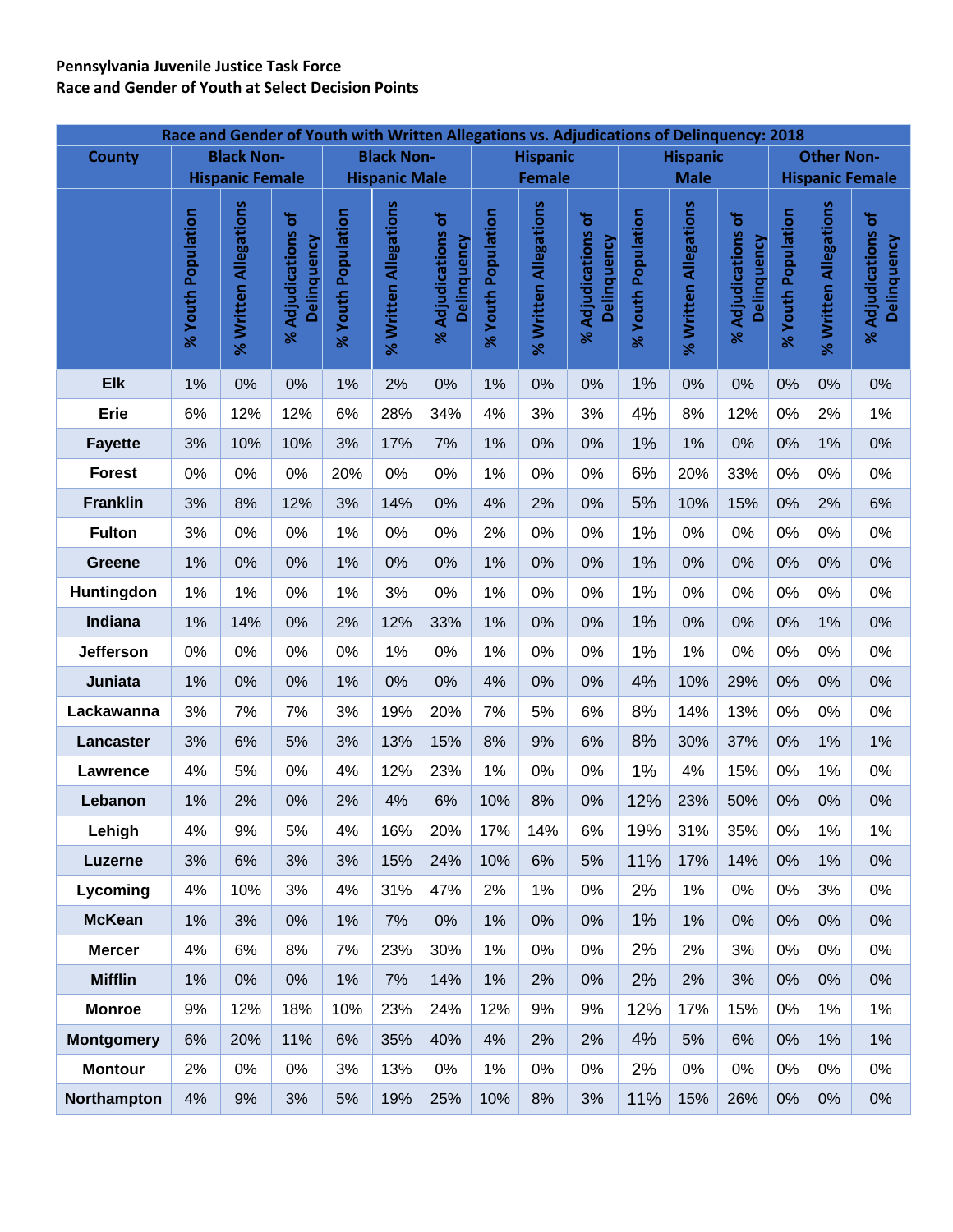#### **Pennsylvania Juvenile Justice Task Force Race and Gender of Youth at Select Decision Points**

| Race and Gender of Youth with Written Allegations vs. Adjudications of Delinquency: 2018 |                    |                        |                                                             |                       |                       |                                             |                    |                       |                                       |                    |                                |                                                             |                       |                       |                                     |
|------------------------------------------------------------------------------------------|--------------------|------------------------|-------------------------------------------------------------|-----------------------|-----------------------|---------------------------------------------|--------------------|-----------------------|---------------------------------------|--------------------|--------------------------------|-------------------------------------------------------------|-----------------------|-----------------------|-------------------------------------|
| <b>County</b>                                                                            |                    | <b>Black Non-</b>      |                                                             |                       | <b>Black Non-</b>     |                                             |                    | <b>Hispanic</b>       |                                       |                    | <b>Hispanic</b><br><b>Male</b> |                                                             |                       | <b>Other Non-</b>     |                                     |
|                                                                                          |                    | <b>Hispanic Female</b> |                                                             |                       | <b>Hispanic Male</b>  |                                             |                    | <b>Female</b>         |                                       |                    |                                | <b>Hispanic</b><br><b>Female</b>                            |                       |                       |                                     |
|                                                                                          |                    |                        |                                                             |                       |                       |                                             |                    |                       |                                       |                    |                                |                                                             |                       |                       |                                     |
|                                                                                          | % Youth Population | % Written Allegations  | Adjudications of<br>Delinquency<br>$\overline{\mathcal{S}}$ | Population<br>% Youth | % Written Allegations | Adjudications of<br>Delinquency<br>$\aleph$ | % Youth Population | % Written Allegations | Adjudications of<br>Delinquency<br>ৼ৾ | % Youth Population | % Written Allegations          | Adjudications of<br>Delinquency<br>$\overline{\mathcal{S}}$ | Population<br>% Youth | % Written Allegations | ৳<br>% Adjudications<br>Delinquency |
| Northumberland                                                                           | 2%                 | 2%                     | 0%                                                          | 2%                    | 5%                    | 11%                                         | 3%                 | 1%                    | 0%                                    | 3%                 | 4%                             | 0%                                                          | 0%                    | 0%                    | 0%                                  |
| <b>Perry</b>                                                                             | 1%                 | 2%                     | 0%                                                          | 2%                    | 8%                    | 0%                                          | 2%                 | 0%                    | 0%                                    | 2%                 | 2%                             | 0%                                                          | 0%                    | 0%                    | 0%                                  |
| Philadelphia                                                                             | 25%                | 13%                    | 6%                                                          | 25%                   | 64%                   | 77%                                         | 11%                | 2%                    | 0%                                    | 11%                | 14%                            | 12%                                                         | 0%                    | 0%                    | 0%                                  |
| <b>Pike</b>                                                                              | 4%                 | 0%                     | 0%                                                          | 4%                    | 8%                    | 8%                                          | 8%                 | 2%                    | 0%                                    | 9%                 | 18%                            | 25%                                                         | 0%                    | 0%                    | 0%                                  |
| <b>Potter</b>                                                                            | 0%                 | 3%                     | 0%                                                          | 1%                    | 0%                    | 0%                                          | 1%                 | 0%                    | 0%                                    | 1%                 | 0%                             | 0%                                                          | 0%                    | 0%                    | 0%                                  |
| <b>Schuylkill</b>                                                                        | 1%                 | 1%                     | 2%                                                          | 1%                    | 15%                   | 19%                                         | 3%                 | 4%                    | 2%                                    | 4%                 | 11%                            | 16%                                                         | 0%                    | 0%                    | 0%                                  |
| <b>Snyder</b>                                                                            | 1%                 | 1%                     | 0%                                                          | 1%                    | 4%                    | 0%                                          | 2%                 | 0%                    | 0%                                    | 1%                 | 1%                             | 0%                                                          | 0%                    | 0%                    | 0%                                  |
| <b>Somerset</b>                                                                          | 0%                 | 1%                     | 0%                                                          | 0%                    | 4%                    | 0%                                          | 1%                 | 0%                    | 0%                                    | 1%                 | 4%                             | 0%                                                          | 0%                    | 0%                    | 0%                                  |
| <b>Sullivan</b>                                                                          | 4%                 | 0%                     | 0%                                                          | 11%                   | 33%                   | 0%                                          | 2%                 | 0%                    | 0%                                    | 4%                 | 33%                            | 0%                                                          | 1%                    | 0%                    | 0%                                  |
| Susquehanna                                                                              | 1%                 | 0%                     | 0%                                                          | 1%                    | 2%                    | 0%                                          | 1%                 | 0%                    | 0%                                    | 1%                 | 2%                             | 0%                                                          | 0%                    | 0%                    | 0%                                  |
| <b>Tioga</b>                                                                             | 1%                 | 0%                     | 0%                                                          | 1%                    | 2%                    | 0%                                          | 1%                 | 2%                    | 0%                                    | 1%                 | 6%                             | 0%                                                          | 0%                    | 0%                    | 0%                                  |
| Union                                                                                    | 1%                 | 0%                     | 0%                                                          | 1%                    | 0%                    | 0%                                          | 2%                 | 0%                    | 0%                                    | 3%                 | 8%                             | 67%                                                         | 0%                    | 0%                    | 0%                                  |
| Venango                                                                                  | 1%                 | 2%                     | 0%                                                          | 3%                    | 6%                    | 21%                                         | 1%                 | 0%                    | 0%                                    | 1%                 | 1%                             | 0%                                                          | 0%                    | 0%                    | 0%                                  |
| Warren                                                                                   | 0%                 | 0%                     | 0%                                                          | 1%                    | 1%                    | 0%                                          | 1%                 | 0%                    | 0%                                    | 1%                 | 1%                             | 0%                                                          | 0%                    | 0%                    | 0%                                  |
| Washington                                                                               | 2%                 | 13%                    | 17%                                                         | 3%                    | 24%                   | 29%                                         | 1%                 | 0%                    | 0%                                    | 1%                 | 1%                             | 0%                                                          | 0%                    | 0%                    | 0%                                  |
| Wayne                                                                                    | 1%                 | 8%                     | 0%                                                          | 1%                    | 2%                    | $0\%$                                       | 3%                 | 2%                    | 0%                                    | 3%                 | 0%                             | 0%                                                          | $0\%$                 | 0%                    | $0\%$                               |
| Westmoreland                                                                             | 2%                 | 5%                     | 4%                                                          | 2%                    | 14%                   | 10%                                         | 1%                 | 2%                    | 0%                                    | 1%                 | 1%                             | 2%                                                          | 0%                    | 3%                    | 2%                                  |
| Wyoming                                                                                  | 1%                 | 0%                     | 0%                                                          | 1%                    | 4%                    | 20%                                         | 2%                 | 0%                    | 0%                                    | 2%                 | 0%                             | 0%                                                          | $0\%$                 | 0%                    | $0\%$                               |
| <b>York</b>                                                                              | 5%                 | 8%                     | 5%                                                          | 5%                    | 25%                   | 43%                                         | 6%                 | 5%                    | 0%                                    | 6%                 | 11%                            | 15%                                                         | 0%                    | 1%                    | 2%                                  |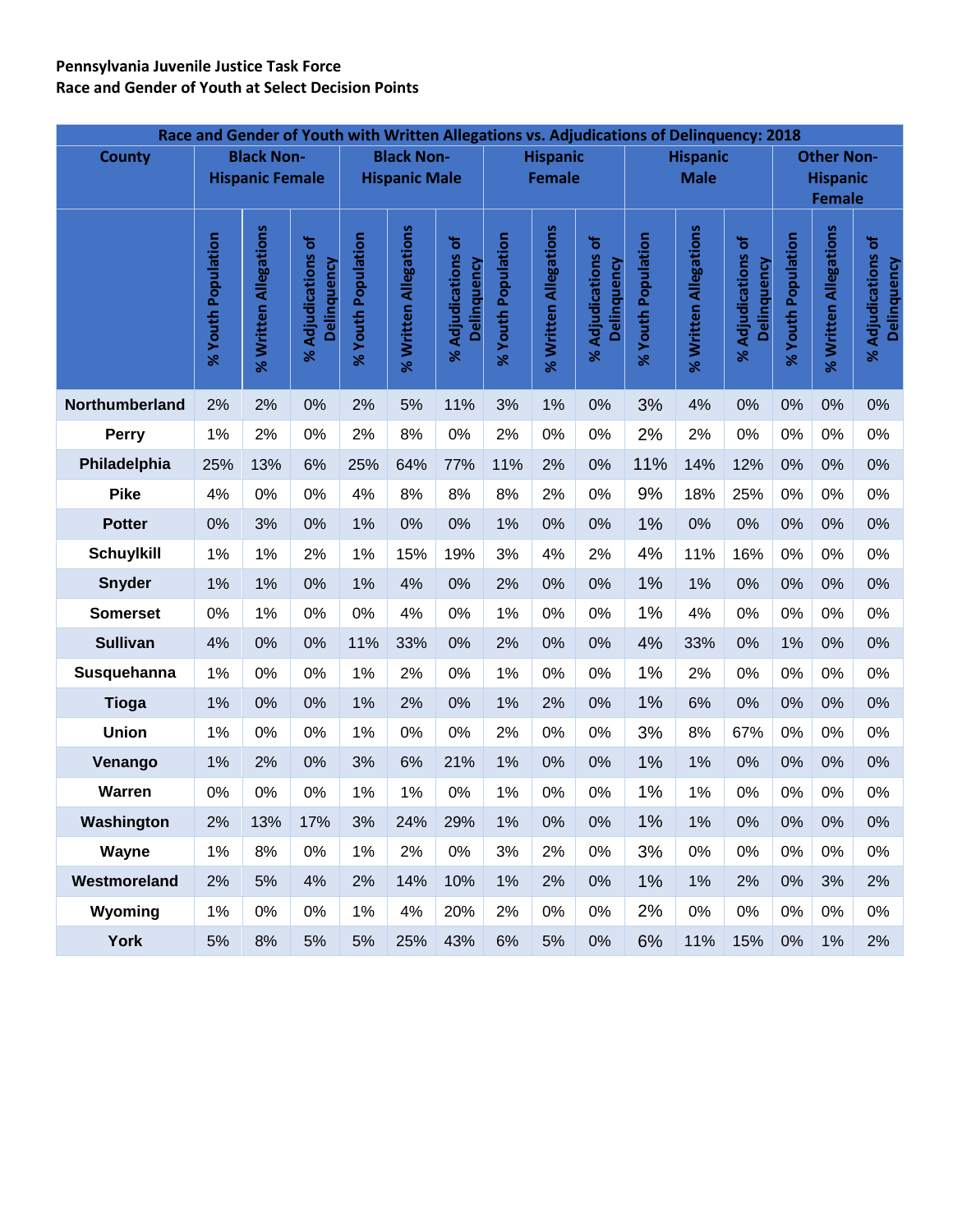|                   |                    |                                           |                                                                    |                    |                                             | Race and Gender of Youth with Written Allegations vs. Adjudications of Delinquency: 2018 |                    |                                           |                                               |                    |                                                       |                                                      |                                           |                       |                                                                      |
|-------------------|--------------------|-------------------------------------------|--------------------------------------------------------------------|--------------------|---------------------------------------------|------------------------------------------------------------------------------------------|--------------------|-------------------------------------------|-----------------------------------------------|--------------------|-------------------------------------------------------|------------------------------------------------------|-------------------------------------------|-----------------------|----------------------------------------------------------------------|
| <b>County</b>     |                    | <b>Other Non-</b><br><b>Hispanic Male</b> |                                                                    |                    | <b>White Non-</b><br><b>Hispanic Female</b> |                                                                                          |                    | <b>White Non-</b><br><b>Hispanic Male</b> |                                               |                    | <b>Asian Non-</b><br><b>Hispanic</b><br><b>Female</b> |                                                      | <b>Asian Non-</b><br><b>Hispanic Male</b> |                       |                                                                      |
|                   | % Youth Population | % Written Allegations                     | <b>Adjudications of</b><br>Delinquency<br>$\overline{\mathcal{S}}$ | % Youth Population | % Written Allegations                       | ৳<br><b>Adjudications</b><br>Delinquency<br>৯                                            | % Youth Population | % Written Allegations                     | ð<br><b>Adjudications</b><br>Delinquency<br>ৼ | % Youth Population | % Written Allegations                                 | ৳<br><b>Adjudications</b><br><b>Delinguency</b><br>৯ | % Youth Population                        | % Written Allegations | ৳<br><b>Adjudications</b><br>Delinquency<br>$\overline{\mathcal{S}}$ |
| <b>Adams</b>      | 0%                 | 3%                                        | 0%                                                                 | 41%                | 14%                                         | 8%                                                                                       | 42%                | 51%                                       | 38%                                           | 1%                 | 0%                                                    | 0%                                                   | 0%                                        | 0%                    | 0%                                                                   |
| Allegheny         | 0%                 | 1%                                        | 0%                                                                 | 35%                | 8%                                          | 3%                                                                                       | 37%                | 22%                                       | 21%                                           | 2%                 | 0%                                                    | 0%                                                   | 2%                                        | 0%                    | $0\%$                                                                |
| <b>Armstrong</b>  | 0%                 | 3%                                        | 5%                                                                 | 47%                | 22%                                         | 30%                                                                                      | 49%                | 66%                                       | 60%                                           | 0%                 | 0%                                                    | 0%                                                   | 0%                                        | 0%                    | 0%                                                                   |
| <b>Beaver</b>     | 0%                 | 4%                                        | 3%                                                                 | 42%                | 15%                                         | 10%                                                                                      | 44%                | 41%                                       | 58%                                           | 1%                 | 0%                                                    | 0%                                                   | 0%                                        | 0%                    | 0%                                                                   |
| <b>Bedford</b>    | 0%                 | 6%                                        | 0%                                                                 | 47%                | 21%                                         | 0%                                                                                       | 49%                | 64%                                       | 89%                                           | 0%                 | 0%                                                    | 0%                                                   | 0%                                        | 0%                    | 0%                                                                   |
| <b>Berks</b>      | 0%                 | 2%                                        | 3%                                                                 | 29%                | 8%                                          | 3%                                                                                       | 30%                | 25%                                       | 26%                                           | 1%                 | 0%                                                    | 0%                                                   | 1%                                        | 1%                    | 0%                                                                   |
| <b>Blair</b>      | 0%                 | 1%                                        | 3%                                                                 | 45%                | 21%                                         | 11%                                                                                      | 48%                | 61%                                       | 76%                                           | 0%                 | 0%                                                    | 0%                                                   | 0%                                        | 1%                    | 0%                                                                   |
| <b>Bradford</b>   | 0%                 | 0%                                        | 0%                                                                 | 46%                | 17%                                         | 9%                                                                                       | 49%                | 77%                                       | 82%                                           | 1%                 | 0%                                                    | 0%                                                   | 0%                                        | 0%                    | 0%                                                                   |
| <b>Bucks</b>      | 0%                 | 3%                                        | 0%                                                                 | 39%                | 10%                                         | 11%                                                                                      | 41%                | 53%                                       | 54%                                           | 3%                 | 0%                                                    | 0%                                                   | 3%                                        | 0%                    | 0%                                                                   |
| <b>Butler</b>     | 0%                 | 2%                                        | 0%                                                                 | 45%                | 19%                                         | 15%                                                                                      | 47%                | 59%                                       | 65%                                           | 1%                 | 0%                                                    | 0%                                                   | 1%                                        | 1%                    | 0%                                                                   |
| <b>Cambria</b>    | 0%                 | 7%                                        | 12%                                                                | 44%                | 21%                                         | 16%                                                                                      | 46%                | 37%                                       | 33%                                           | 0%                 | 0%                                                    | 0%                                                   | 0%                                        | 0%                    | 0%                                                                   |
| <b>Cameron</b>    | 0%                 | 0%                                        | 0%                                                                 | 42%                | 25%                                         | 100%                                                                                     | 50%                | 50%                                       | 0%                                            | $0\%$              | 0%                                                    | 0%                                                   | 1%                                        | 0%                    | 0%                                                                   |
| Carbon            | 0%                 | 2%                                        | 0%                                                                 | 43%                | 18%                                         | 67%                                                                                      | 44%                | 58%                                       | 33%                                           | 0%                 | 0%                                                    | 0%                                                   | 0%                                        | 0%                    | 0%                                                                   |
| Centre            | 0%                 | 2%                                        | 0%                                                                 | 43%                | 16%                                         | 0%                                                                                       | 44%                | 69%                                       | 50%                                           | 4%                 | 0%                                                    | 0%                                                   | 3%                                        | 2%                    | $0\%$                                                                |
| <b>Chester</b>    | 0%                 | 2%                                        | 3%                                                                 | 37%                | 8%                                          | 8%                                                                                       | 39%                | 36%                                       | 26%                                           | 4%                 | 0%                                                    | 0%                                                   | 4%                                        | 0%                    | 0%                                                                   |
| <b>Clarion</b>    | 0%                 | $0\%$                                     | 0%                                                                 | 48%                | 15%                                         | 14%                                                                                      | 48%                | 65%                                       | 71%                                           | $0\%$              | 0%                                                    | 0%                                                   | 0%                                        | 0%                    | 0%                                                                   |
| <b>Clearfield</b> | 0%                 | 0%                                        | 0%                                                                 | 47%                | 26%                                         | 28%                                                                                      | 50%                | 69%                                       | 67%                                           | 0%                 | 0%                                                    | 0%                                                   | 0%                                        | 0%                    | 0%                                                                   |
| <b>Clinton</b>    | 0%                 | 0%                                        | 0%                                                                 | 47%                | 13%                                         | 10%                                                                                      | 48%                | 78%                                       | 90%                                           | 0%                 | 0%                                                    | 0%                                                   | 0%                                        | 2%                    | 0%                                                                   |
| Columbia          | 0%                 | 1%                                        | 20%                                                                | 46%                | 22%                                         | 0%                                                                                       | 46%                | 61%                                       | 80%                                           | 1%                 | 0%                                                    | 0%                                                   | 1%                                        | 0%                    | 0%                                                                   |
| Crawford          | 0%                 | 4%                                        | 5%                                                                 | 45%                | 28%                                         | 21%                                                                                      | 48%                | 53%                                       | 55%                                           | $0\%$              | 0%                                                    | 0%                                                   | 0%                                        | 0%                    | $0\%$                                                                |
| <b>Cumberland</b> | 0%                 | 2%                                        | 7%                                                                 | 40%                | 14%                                         | 14%                                                                                      | 42%                | 44%                                       | 39%                                           | 3%                 | 0%                                                    | 0%                                                   | 3%                                        | 1%                    | 0%                                                                   |
| <b>Dauphin</b>    | 0%                 | 2%                                        | 1%                                                                 | 27%                | 8%                                          | 5%                                                                                       | 28%                | 19%                                       | 14%                                           | 3%                 | 0%                                                    | 0%                                                   | 3%                                        | 0%                    | 0%                                                                   |
| <b>Delaware</b>   | 0%                 | 3%                                        | 3%                                                                 | 28%                | 5%                                          | 4%                                                                                       | 30%                | 20%                                       | 19%                                           | 3%                 | 0%                                                    | 0%                                                   | 4%                                        | 0%                    | 0%                                                                   |
| Elk               | 0%                 | 8%                                        | $0\%$                                                              | 47%                | 23%                                         | 9%                                                                                       | 50%                | 68%                                       | 91%                                           | $0\%$              | 0%                                                    | 0%                                                   | 0%                                        | 0%                    | 0%                                                                   |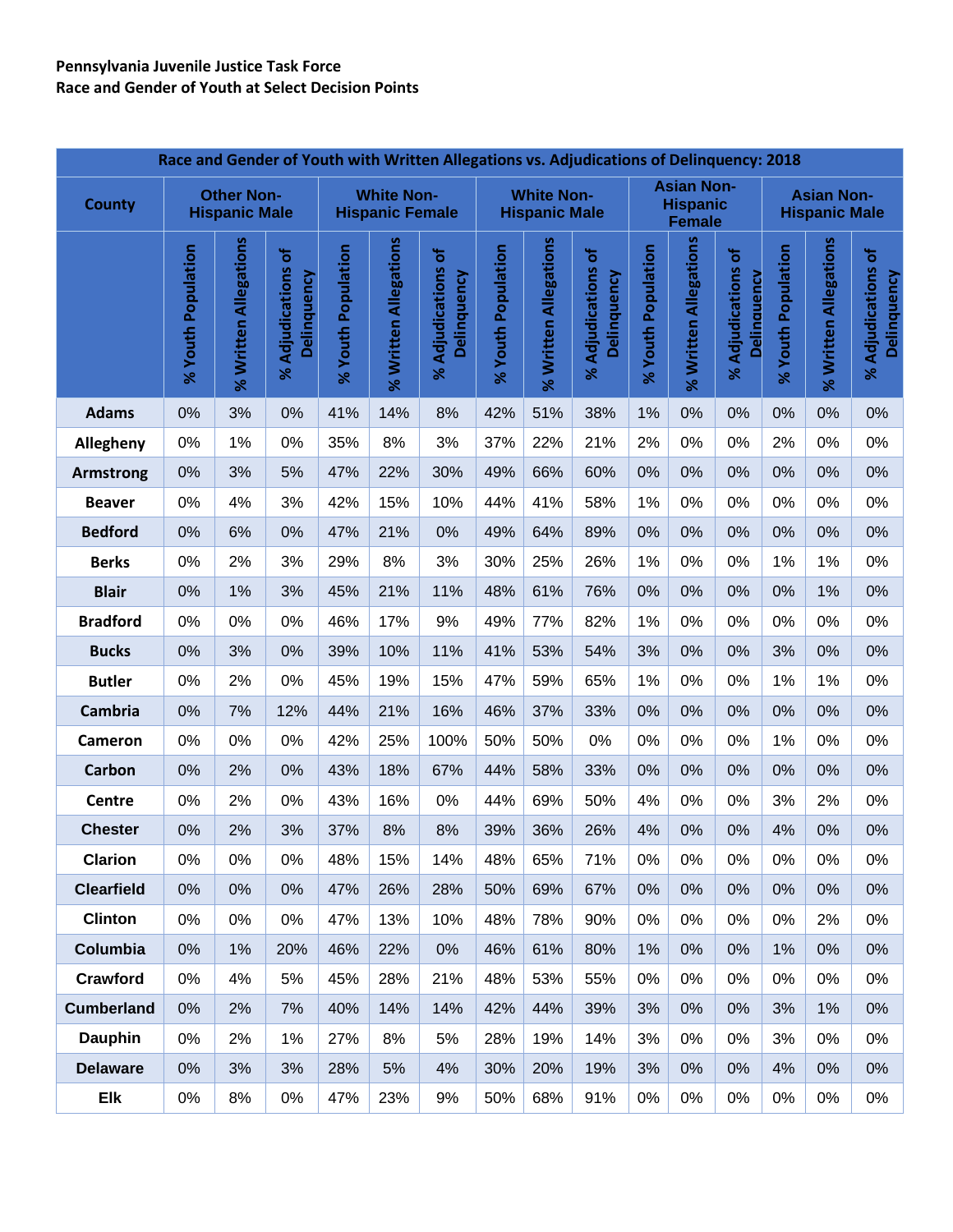### **Pennsylvania Juvenile Justice Task Force Race and Gender of Youth at Select Decision Points**

|                   | Race and Gender of Youth with Written Allegations vs. Adjudications of Delinquency: 2018<br><b>White Non-</b><br><b>Other Non-</b><br><b>White Non-</b><br><b>Asian Non-</b> |                       |                                     |                    |                        |                                   |                    |                       |                                      |                    |                        |                                   |                                           |                       |                                   |  |
|-------------------|------------------------------------------------------------------------------------------------------------------------------------------------------------------------------|-----------------------|-------------------------------------|--------------------|------------------------|-----------------------------------|--------------------|-----------------------|--------------------------------------|--------------------|------------------------|-----------------------------------|-------------------------------------------|-----------------------|-----------------------------------|--|
| <b>County</b>     |                                                                                                                                                                              | <b>Hispanic Male</b>  |                                     |                    | <b>Hispanic Female</b> |                                   |                    | <b>Hispanic Male</b>  |                                      |                    | <b>Hispanic Female</b> |                                   | <b>Asian Non-</b><br><b>Hispanic Male</b> |                       |                                   |  |
|                   |                                                                                                                                                                              |                       |                                     |                    |                        |                                   |                    |                       |                                      |                    |                        |                                   |                                           |                       |                                   |  |
|                   | % Youth Population                                                                                                                                                           | % Written Allegations | Ⴆ<br>% Adjudications<br>Delinquency | % Youth Population | % Written Allegations  | % Adjudications of<br>Delinquency | % Youth Population | % Written Allegations | ٔة<br>% Adjudications<br>Delinquency | % Youth Population | % Written Allegations  | % Adjudications of<br>Delinquency | % Youth Population                        | % Written Allegations | % Adjudications of<br>Delinquency |  |
| <b>Erie</b>       | 0%                                                                                                                                                                           | 6%                    | 7%                                  | 38%                | 8%                     | 5%                                | 40%                | 35%                   | 26%                                  | 1%                 | 0%                     | 0%                                | 1%                                        | 0%                    | 0%                                |  |
| <b>Fayette</b>    | 0%                                                                                                                                                                           | 4%                    | 7%                                  | 44%                | 16%                    | 7%                                | 46%                | 50%                   | 70%                                  | 0%                 | 0%                     | 0%                                | 0%                                        | 0%                    | 0%                                |  |
| <b>Forest</b>     | 0%                                                                                                                                                                           | 0%                    | 0%                                  | 30%                | 20%                    | 0%                                | 41%                | 60%                   | 67%                                  | 0%                 | 0%                     | 0%                                | 0%                                        | 0%                    | 0%                                |  |
| <b>Franklin</b>   | 0%                                                                                                                                                                           | 2%                    | 0%                                  | 40%                | 14%                    | 9%                                | 43%                | 48%                   | 58%                                  | 1%                 | 0%                     | 0%                                | 1%                                        | 0%                    | 0%                                |  |
| <b>Fulton</b>     | 0%                                                                                                                                                                           | 0%                    | 0%                                  | 46%                | 20%                    | 50%                               | 48%                | 80%                   | 50%                                  | 0%                 | 0%                     | 0%                                | 0%                                        | 0%                    | 0%                                |  |
| Greene            | 0%                                                                                                                                                                           | 0%                    | 0%                                  | 46%                | 30%                    | 40%                               | 50%                | 70%                   | 60%                                  | 0%                 | 0%                     | 0%                                | 0%                                        | 0%                    | 0%                                |  |
| Huntingdon        | 0%                                                                                                                                                                           | 0%                    | 0%                                  | 47%                | 18%                    | 4%                                | 48%                | 78%                   | 96%                                  | 0%                 | 0%                     | 0%                                | 0%                                        | 0%                    | 0%                                |  |
| Indiana           | 0%                                                                                                                                                                           | 1%                    | 0%                                  | 46%                | 16%                    | 22%                               | 48%                | 56%                   | 44%                                  | 1%                 | 0%                     | 0%                                | 0%                                        | 0%                    | 0%                                |  |
| <b>Jefferson</b>  | 0%                                                                                                                                                                           | 0%                    | 0%                                  | 48%                | 16%                    | 18%                               | 49%                | 81%                   | 82%                                  | 0%                 | 0%                     | 0%                                | 0%                                        | 0%                    | 0%                                |  |
| Juniata           | 0%                                                                                                                                                                           | 0%                    | 0%                                  | 44%                | 21%                    | 14%                               | 47%                | 69%                   | 57%                                  | 0%                 | 0%                     | 0%                                | 0%                                        | 0%                    | 0%                                |  |
| Lackawanna        | 0%                                                                                                                                                                           | 1%                    | 1%                                  | 37%                | 13%                    | 9%                                | 39%                | 41%                   | 44%                                  | 1%                 | 0%                     | 0%                                | 2%                                        | 1%                    | 0%                                |  |
| Lancaster         | 0%                                                                                                                                                                           | 4%                    | 6%                                  | 37%                | 9%                     | 6%                                | 39%                | 28%                   | 23%                                  | 1%                 | 0%                     | 0%                                | 1%                                        | 0%                    | 0%                                |  |
| Lawrence          | 0%                                                                                                                                                                           | 13%                   | 15%                                 | 44%                | 13%                    | 0%                                | 45%                | 52%                   | 46%                                  | 0%                 | 0%                     | 0%                                | 0%                                        | 0%                    | 0%                                |  |
| Lebanon           | 0%                                                                                                                                                                           | 2%                    | 6%                                  | 35%                | 18%                    | 6%                                | 38%                | 42%                   | 28%                                  | 1%                 | 0%                     | 0%                                | 1%                                        | 0%                    | 6%                                |  |
| Lehigh            | 0%                                                                                                                                                                           | 1%                    | 1%                                  | 25%                | 8%                     | 2%                                | 26%                | 22%                   | 30%                                  | 2%                 | 0%                     | 0%                                | 2%                                        | 0%                    | 0%                                |  |
| Luzerne           | 0%                                                                                                                                                                           | 5%                    | 11%                                 | 35%                | 14%                    | 3%                                | 36%                | 35%                   | 41%                                  | 1%                 | 0%                     | 0%                                | 1%                                        | 0%                    | 0%                                |  |
| Lycoming          | 0%                                                                                                                                                                           | 2%                    | 3%                                  | 43%                | 14%                    | 6%                                | 44%                | 36%                   | 38%                                  | 1%                 | 0%                     | 3%                                | 0%                                        | 0%                    | 0%                                |  |
| <b>McKean</b>     | 0%                                                                                                                                                                           | 1%                    | 0%                                  | 46%                | 17%                    | 25%                               | 50%                | 71%                   | 75%                                  | 0%                 | 0%                     | 0%                                | 0%                                        | 0%                    | $0\%$                             |  |
| <b>Mercer</b>     | 0%                                                                                                                                                                           | 1%                    | 3%                                  | 42%                | 16%                    | 5%                                | 43%                | 52%                   | 53%                                  | 1%                 | 0%                     | 0%                                | 1%                                        | 0%                    | 0%                                |  |
| <b>Mifflin</b>    | $0\%$                                                                                                                                                                        | 0%                    | 0%                                  | 46%                | 17%                    | 3%                                | 49%                | 70%                   | 79%                                  | 0%                 | 0%                     | 0%                                | 0%                                        | 0%                    | $0\%$                             |  |
| <b>Monroe</b>     | 0%                                                                                                                                                                           | 2%                    | 1%                                  | 27%                | 6%                     | 4%                                | 28%                | 31%                   | 27%                                  | 1%                 | 0%                     | 0%                                | 1%                                        | 0%                    | $0\%$                             |  |
| <b>Montgomery</b> | 0%                                                                                                                                                                           | 3%                    | 3%                                  | 35%                | 8%                     | 4%                                | 36%                | 25%                   | 31%                                  | 4%                 | 0%                     | 0%                                | 5%                                        | 1%                    | 3%                                |  |
| <b>Montour</b>    | 0%                                                                                                                                                                           | 13%                   | 50%                                 | 41%                | 13%                    | 0%                                | 48%                | 60%                   | 50%                                  | 1%                 | 0%                     | 0%                                | 1%                                        | 0%                    | $0\%$                             |  |
| Northampton       | $0\%$                                                                                                                                                                        | 1%                    | 3%                                  | 33%                | 12%                    | 6%                                | 34%                | 36%                   | 34%                                  | 2%                 | $0\%$                  | 0%                                | 2%                                        | 0%                    | 2%                                |  |